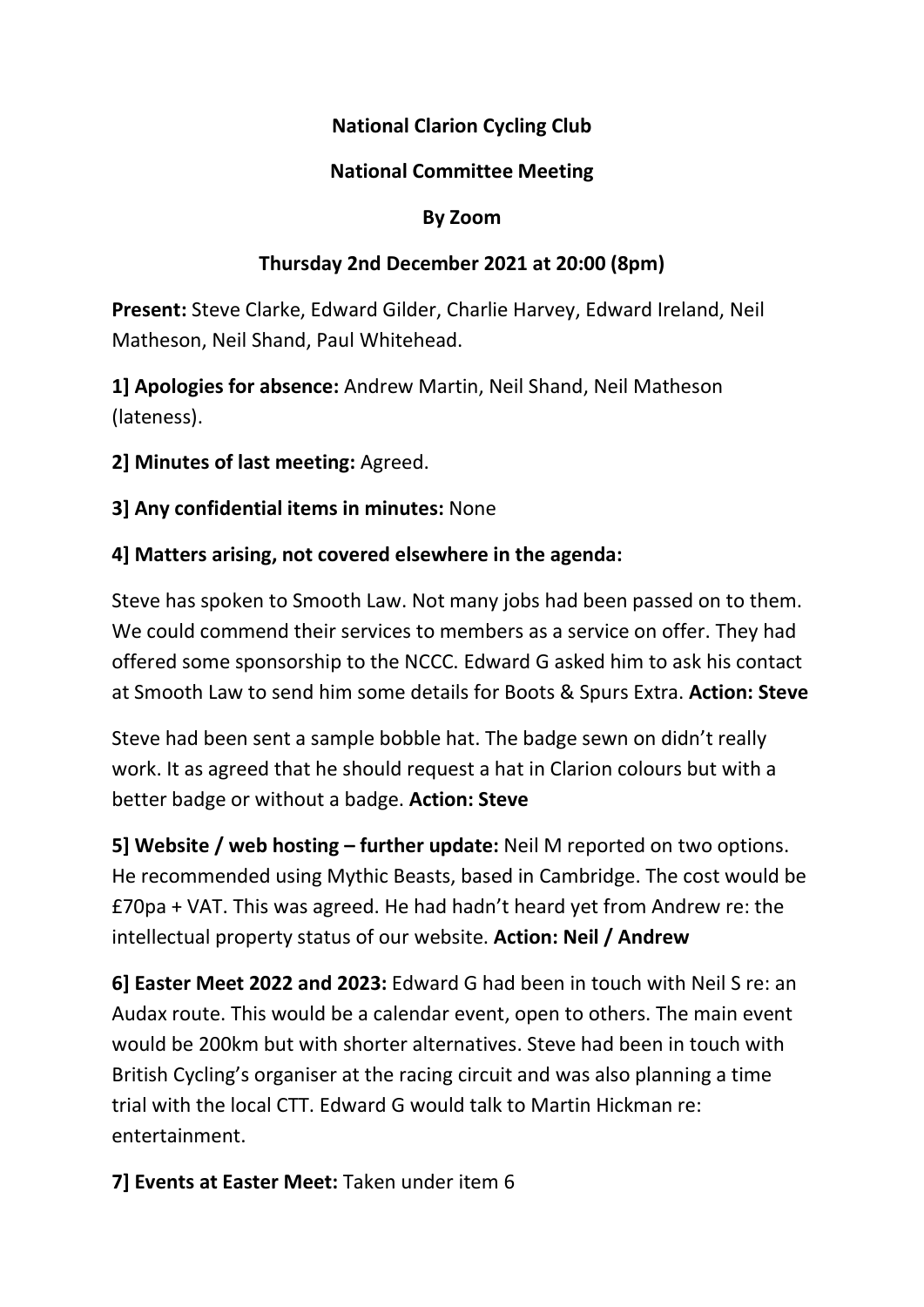8] Membership: Paul was now able to download membership data for Boots & Spurs mailouts. Clarion members can update their own data. It was agreed that there should be a membership audit at the end of February. We could then let sections know how many members they have and how much they owed the NCCC. There would be a second audit in August. Edward G noted that we now had about 90 private members. He and Paul would see if there were enough members in an area to form new sections.

9] Collection of subscriptions: Taken under item 8 as Treasurer not present.

10] Boots & Spurs / Boots & Spurs Extra: Edward G would try and put out an edition of B&S Extra before Christmas and a full B&S in February.

11] Competitions and Events: Steve had contacted the Derby velodrome as a venue for the Track Championship in February. Joanna Cebrat was chasing up old records. Edward G had written to Neil S re: his suggestions for a Clarion Audax competition. He proposed an individual trophy and one for sections. He would send Charlie a copy for the scoring scheme for the minutes. He envisaged that the competition could start in January. We could publicise events in the website, B&S Extra and the Audax magazine. Steve would check to see if we had any trophies we could reprocess.

12] Any campaigning news: Charles had circulated the latest Cycling UK campaigning news. The London Cycling Campaign was asking its borough groups to check if they were signing up to the CLOCS (Construction Logistics and Community Safety) scheme for safer lorries. They were also trying to recruit "Climate Champions" for each borough. He would also circulate BBC coverage of the increasing number of cycling casualties on rural roads. Edward G drew the committee's attention to the "Gear Change" document and had written to Norfolk highways re: its plans for the A47.

# 13] AOB:

Kath Leese – We had only recently learned that Kath Lees had died in January. Edward G would see if someone could write an obituary for Boots & Spurs.

A section had written to complain about the way that Neil S had become President. The committee felt that it had been done within the procedures in